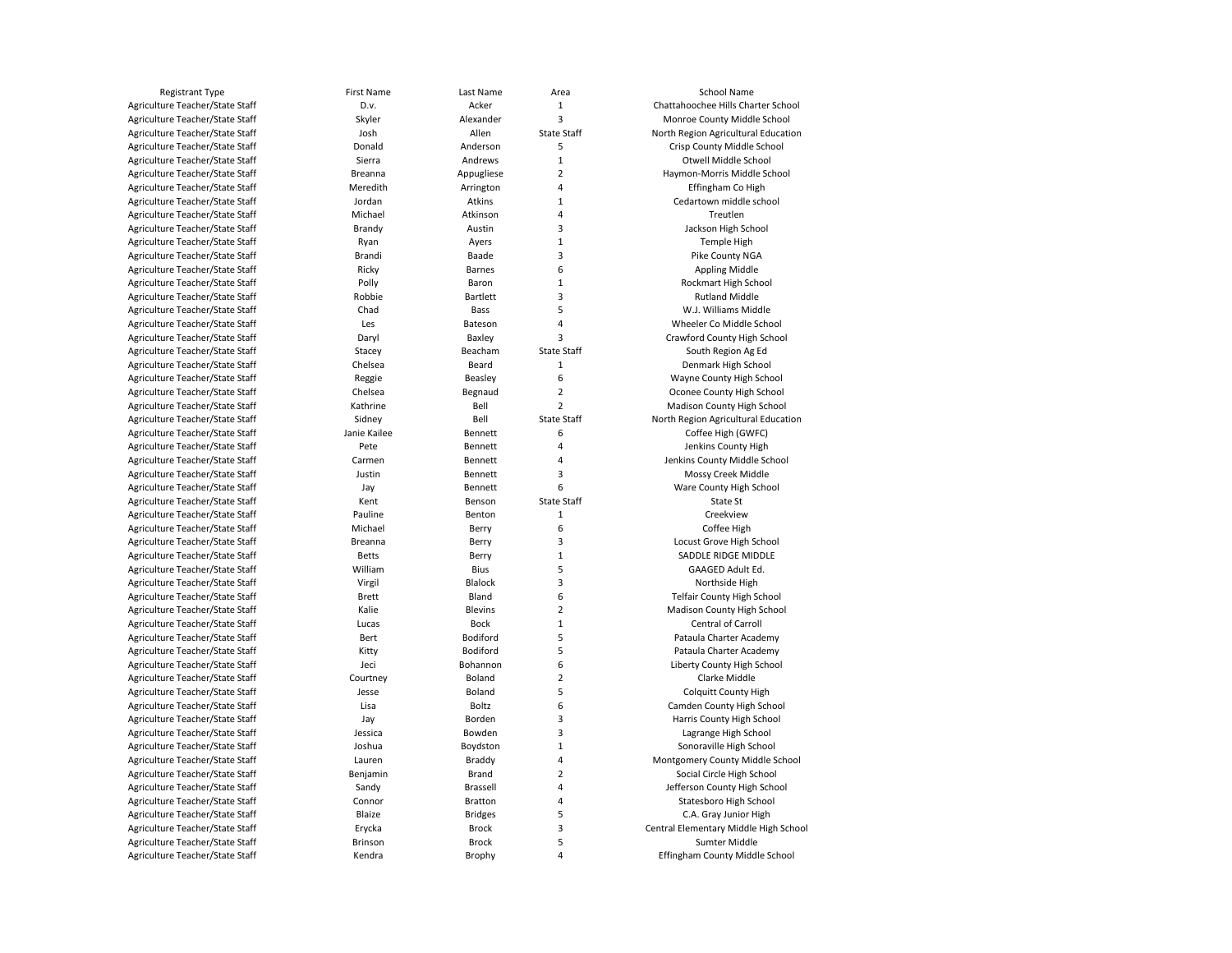| Agriculture Teacher/State Staff | Kaylin      | Brown               | $\mathbf 1$             | Creekside High School                   |
|---------------------------------|-------------|---------------------|-------------------------|-----------------------------------------|
| Agriculture Teacher/State Staff | Taylor      | Brown               | 2                       | Franklin County Middle School           |
| Agriculture Teacher/State Staff | Clayton     | Brown               | 2                       | Rabun County High School                |
| Agriculture Teacher/State Staff | Terry       | Brown               | 4                       | West LaurensHigh                        |
| Agriculture Teacher/State Staff | Jillian     | Bryant              | $\overline{2}$          | Clarke Central                          |
| Agriculture Teacher/State Staff | Sean        | Bryant              | $\overline{2}$          | Loganville High School                  |
| Agriculture Teacher/State Staff | Cate        | Buchanan            | 2                       | East Hall High School                   |
| Agriculture Teacher/State Staff | Ashley      | <b>Burns</b>        | 4                       | Effingham County High School            |
| Agriculture Teacher/State Staff | Will        | Burt                | 5                       | <b>Colquitt County High School</b>      |
| Agriculture Teacher/State Staff | Michael     | Bushey              | $\mathbf{1}$            | Gilmer County High School               |
| Agriculture Teacher/State Staff | David       | <b>Bushey</b>       | $\mathbf 1$             | Gilmer High                             |
| Agriculture Teacher/State Staff | David       | Calloway            | $\overline{2}$          | Jefferson                               |
| Agriculture Teacher/State Staff | Nicholas    | Cantrell            | $\mathbf{1}$            | Clear Creek Middle School               |
| Agriculture Teacher/State Staff | Jason       | Cantrell            | $\mathbf{1}$            | Pickens County High School              |
| Agriculture Teacher/State Staff | Adam        | Carpenter           | 4                       | <b>Tattnall County High School</b>      |
| Agriculture Teacher/State Staff | Lissi       | Carr                | 6                       | Berrien High School                     |
| Agriculture Teacher/State Staff | Annemarie   | Carr                | $\mathbf 1$             | Sonoraville High                        |
| Agriculture Teacher/State Staff | Hope        | Carter              | 4                       | West Laurens Middle                     |
| Agriculture Teacher/State Staff | Tyrone      | Casteel             | $\mathbf{1}$            | Woodland High School                    |
| Agriculture Teacher/State Staff | Jaky        | Cervantes           | $\overline{\mathbf{c}}$ | East Jackson Middle School              |
| Agriculture Teacher/State Staff | Tracy       | Champagne           | 5                       | Whigham                                 |
| Agriculture Teacher/State Staff | Nathan      | Chapman             | $\mathbf{1}$            | East Paulding High School               |
| Agriculture Teacher/State Staff | David       |                     | $\overline{2}$          |                                         |
|                                 | Tia         | Chapman<br>Chastain | 4                       | Oconee Middle School                    |
| Agriculture Teacher/State Staff |             |                     |                         | Bryan County High School                |
| Agriculture Teacher/State Staff | Phillip     | Cherry              | $\mathbf{1}$            | Temple High School                      |
| Agriculture Teacher/State Staff | Karyn       | Chester             | 6                       | Camden Middle School                    |
| Agriculture Teacher/State Staff | Alex        | Chism               | 6                       | Ware County High                        |
| Agriculture Teacher/State Staff | Todd        | Claxton             | <b>State Staff</b>      | Jeff Davis High School                  |
| Agriculture Teacher/State Staff | Argene      | Claxton             | 3                       | <b>State Staff</b>                      |
| Agriculture Teacher/State Staff | Jordyn      | Cockburn            | $\mathbf{1}$            | Lakeview Ft. Oglethorpe                 |
| Agriculture Teacher/State Staff | Ward        | Cole                | 5                       | Miller County High School               |
| Agriculture Teacher/State Staff | Chansi      | Coleman             | 3                       | Eagle's Landing HS                      |
| Agriculture Teacher/State Staff | Jordan      | Collins             | $\overline{2}$          | Elbert County Comprehensive High School |
| Agriculture Teacher/State Staff | Cliff       | Collins             | 3                       | Heard County High School                |
| Agriculture Teacher/State Staff | John        | Collins             | $\overline{2}$          | Oconee County High School               |
| Agriculture Teacher/State Staff | Alan        | Collins             | 5                       | Shiver                                  |
| Agriculture Teacher/State Staff | Shawn       | Collins             | <b>State Staff</b>      | SOUTH REGION AG EDUCATION               |
| Agriculture Teacher/State Staff | Morgan      | Conner              | 2                       | North Hall Middle                       |
| Agriculture Teacher/State Staff | Lynne       | Cook                | 5                       | <b>Tift County High School</b>          |
| Agriculture Teacher/State Staff | Shelby      | Corbett             | 6                       | <b>Echols County Schools</b>            |
| Agriculture Teacher/State Staff | James       | Corbett             | 6                       | Lowndes High                            |
| Agriculture Teacher/State Staff | Chris       | Corzine             | State Staff             | Central Region                          |
| Agriculture Teacher/State Staff | Tom         | Cranford            | 3                       | Dodge County High                       |
| Agriculture Teacher/State Staff | Jody        | Cravey              | 3                       | <b>DODGE MIDDLE</b>                     |
| Agriculture Teacher/State Staff | Chad        | Crews               | 6                       | Brantley Co. High School                |
| Agriculture Teacher/State Staff | Allie       | Crockett            | 4                       | Burke Co. High                          |
| Agriculture Teacher/State Staff | Heath       | Cross               | 5                       | <b>Tift County High School</b>          |
| Agriculture Teacher/State Staff | Sherry      | Crown               | 3                       | Union Grove High School                 |
| Agriculture Teacher/State Staff | Christopher | Crump               | $\overline{2}$          | <b>Banks County High School</b>         |
| Agriculture Teacher/State Staff | Amy         | Crump               | $\overline{2}$          | Habersham Central High School           |
| Agriculture Teacher/State Staff | Ben         | Culpepper           | 6                       | Lanier County High                      |
| Agriculture Teacher/State Staff | Hillery     | Culpepper           | <b>State Staff</b>      | <b>State Staff</b>                      |
| Agriculture Teacher/State Staff | Vincent     | Cutts               | 5                       | <b>Terrell County High</b>              |
| Agriculture Teacher/State Staff | <b>Brad</b> | Dalton              | 2                       | Stephens County High School             |
| Agriculture Teacher/State Staff | Zachary     | Dalton              | $\overline{2}$          | White County High                       |
| Agriculture Teacher/State Staff | Shannon     | Danforth            | 6                       | Lanier County High                      |
| Agriculture Teacher/State Staff | Josh        | Daniel              | $\overline{2}$          | Madison County High School              |
|                                 |             |                     |                         |                                         |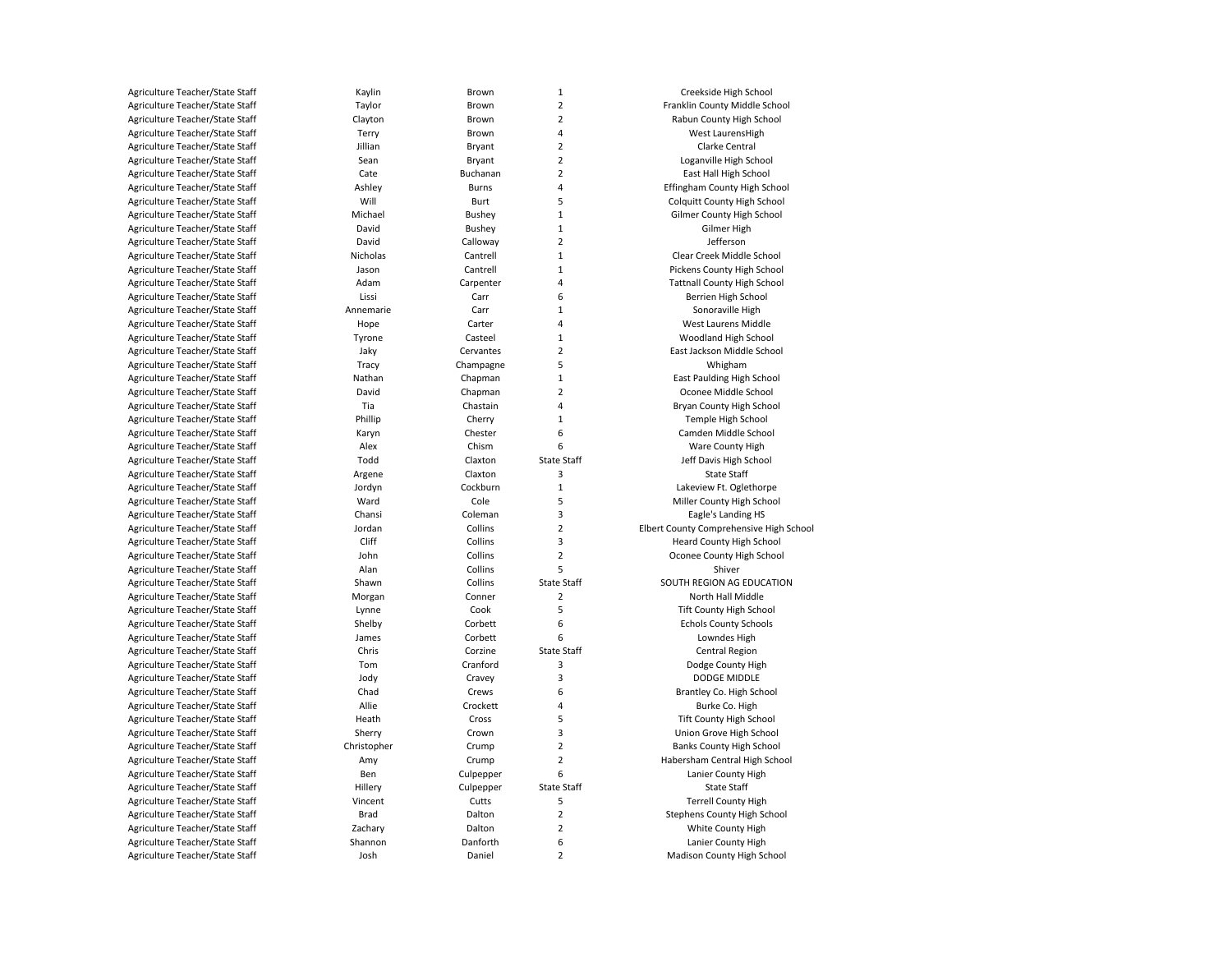| Agriculture Teacher/State Staff | Matthew              | Darby        | з          |
|---------------------------------|----------------------|--------------|------------|
| Agriculture Teacher/State Staff | Sabrina              | Davis        | 1          |
| Agriculture Teacher/State Staff | April                | Davis        | 2          |
| Agriculture Teacher/State Staff | Mitch                | Davis        | 2          |
| Agriculture Teacher/State Staff | Katie                | Davis        | 1          |
| Agriculture Teacher/State Staff | Peter                | Davis        |            |
| Agriculture Teacher/State Staff | Audrey               | Davis        | 5          |
| Agriculture Teacher/State Staff | Joseph               | Dean         | 1          |
| Agriculture Teacher/State Staff | Kyle                 | Dekle        | з          |
| Agriculture Teacher/State Staff | Ashley               | Denton       |            |
| Agriculture Teacher/State Staff | John                 | Deverger     | Е          |
| Agriculture Teacher/State Staff | Meg                  | Dickerson    | 2          |
| Agriculture Teacher/State Staff | Christina            | <b>Dills</b> |            |
| Agriculture Teacher/State Staff | Eric                 | Dixon        | 5          |
| Agriculture Teacher/State Staff | Todd                 | Dobson       | 1          |
| Agriculture Teacher/State Staff | Melanie              | Dorminey     | 2          |
|                                 |                      |              |            |
| Agriculture Teacher/State Staff | Josh                 | Drew         | 5          |
| Agriculture Teacher/State Staff | Rob<br>Rick          | Drummond     | Э          |
| Agriculture Teacher/State Staff |                      | Dubose       |            |
| Agriculture Teacher/State Staff | Rachael              | Dunaway      | 1          |
| Agriculture Teacher/State Staff | Levi                 | Dunn         | 5          |
| Agriculture Teacher/State Staff | Nikhol               | Dysart       |            |
| Agriculture Teacher/State Staff | Decatur County Board | Education    | 5          |
| Agriculture Teacher/State Staff | Matthew              | Ehlers       | 2          |
| Agriculture Teacher/State Staff | Casey                | Elias        | 1          |
| Agriculture Teacher/State Staff | Hannah               | Elrick       |            |
| Agriculture Teacher/State Staff | Richie               | Farrow       | 1          |
| Agriculture Teacher/State Staff | Martis               | Ferguson     | Э          |
| Agriculture Teacher/State Staff | Michael              | Ferguson     |            |
| Agriculture Teacher/State Staff | Megan                | Fern         | 4          |
| Agriculture Teacher/State Staff | Troy                 | Fitzpatrick  | 1          |
| Agriculture Teacher/State Staff | Todd                 | Flanagan     | 2          |
| Agriculture Teacher/State Staff | Alyssa               | Flanders     | 2          |
| Agriculture Teacher/State Staff | Tracy                | Ford         | з          |
| Agriculture Teacher/State Staff | Christina            | Ford         | з          |
| Agriculture Teacher/State Staff | Kenneth              | Ford         | З          |
| Agriculture Teacher/State Staff | Becky                | Forrester    | 1          |
| Agriculture Teacher/State Staff | Kent                 | Foskey       |            |
| Agriculture Teacher/State Staff | Erica                | Frost        | 4          |
| Agriculture Teacher/State Staff | Beth                 | Galloway     |            |
| Agriculture Teacher/State Staff | James                | Galvin       | Е          |
| Agriculture Teacher/State Staff | Michael              | Gardner      |            |
| Agriculture Teacher/State Staff | Lindsey              | Garner       | 1          |
| Agriculture Teacher/State Staff | Sabrina              | Garrett      | 2          |
| Agriculture Teacher/State Staff | Gavin                | Garrett      |            |
| Agriculture Teacher/State Staff | Phil                 | Gentry       | Э          |
| Agriculture Teacher/State Staff | Hannah               | Getz         | Е          |
| Agriculture Teacher/State Staff | Brittany             | Gibbs        | 5          |
| Agriculture Teacher/State Staff | Amanda               | Gibson       | Э          |
| Agriculture Teacher/State Staff | Lonnie               | Giddens      | Э          |
| Agriculture Teacher/State Staff | Richard              | Gill         | $\epsilon$ |
| Agriculture Teacher/State Staff | Beth                 | Golden       | 5          |
| Agriculture Teacher/State Staff | Julia                | Gonzalez     |            |
| Agriculture Teacher/State Staff | Glen                 | Gosier       | 5          |
| Agriculture Teacher/State Staff | Tim                  | Griffeth     | 2          |
| Agriculture Teacher/State Staff | Brandi               | Grimsley     | 3          |
| Agriculture Teacher/State Staff | Brandon              | Gross        | 5          |
|                                 |                      |              |            |

Northside High School ARABIA MOUNTAIN FFA 2 Commerce Middle School Lanier College and Career Academy Murray County High School Ridgeland Thomas County Middle School Cass High Perry High School Perry High School McIntosh County Academy 2 White County Middle School Rabun County Middle School 5 Crisp County High School Pickens County Junior High Youth Middle Lee County Middle School-East 3 Woodland High School (Henry County) Thomson High Rome High School 5 Bainbridge Middle School Central of Carroll HS 5 Bainbridge High School Monroe Area High School 1 Heritage Middle School Southeast Bulloch High School Bowdon High Manchester High School Polk County College and Career Academy **Burke County Middle** 1 Floyd county college and career academy **Towns County Middle** 2 Russell Middle School 3 Huntington Middle Macon County High School Thomson Middle School Gordon Lee High School 4 Johnson County Middle School Screven County Middle School Toombs County Middle School 6 Appling County High School LaFayette High Cherokee High School **Towns County High School** 2 Washington Wilkes Comprehensive High School Perry High School Cook High 5 Williams Middle School 3 Crawford County Middle School Bleckley County High School **Brantley County High** 5 Eighth Street Middle 5 Thomas County Central High School North Oconee High School 3 Rutland High School 5 Americus Sumter High School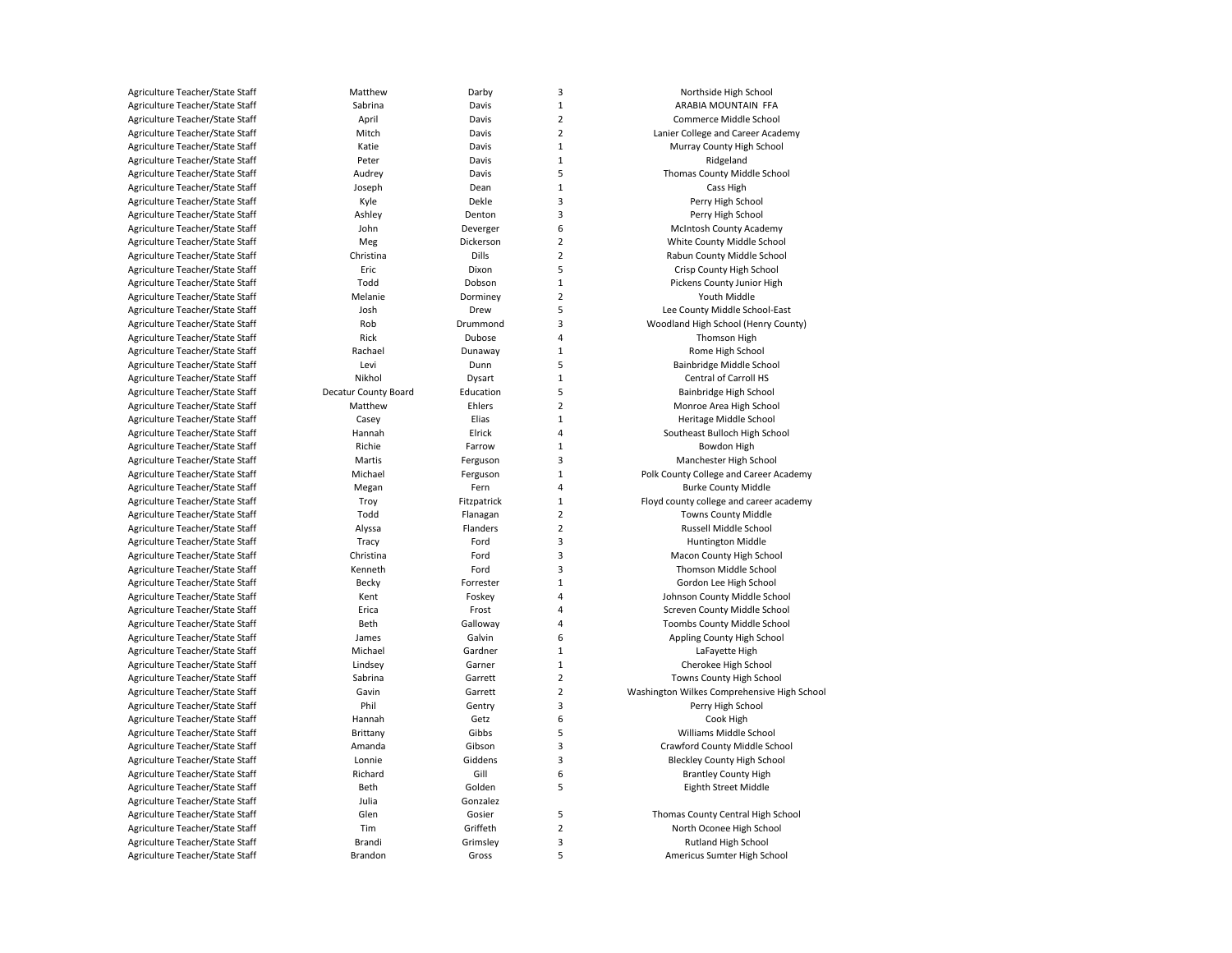| Agriculture Teacher/State Staff | Cecily         | Gunter        | $\overline{\mathbf{c}}$ | Newton College and Career Academy               |
|---------------------------------|----------------|---------------|-------------------------|-------------------------------------------------|
| Agriculture Teacher/State Staff | Quinton        | Hadsock       | 6                       | Lowndes High School                             |
| Agriculture Teacher/State Staff | John           | Hagin         | 3                       | Marion                                          |
| Agriculture Teacher/State Staff | James          | Hale          | $\overline{2}$          | Winder-Barrow High School                       |
| Agriculture Teacher/State Staff | <b>Bradley</b> | Hall          | 4                       | Claxton                                         |
| Agriculture Teacher/State Staff | Ashley         | Hamby         | $\mathbf 1$             | Rome Middle School                              |
| Agriculture Teacher/State Staff | Linda          | Hamilton      | 5                       | Mitchell County High School                     |
| Agriculture Teacher/State Staff | Sarah          | Hammond       | $\overline{2}$          | Indian Creek Middle School                      |
| Agriculture Teacher/State Staff | Jonathan       | Hardeman      | 4                       | Montgomery County High School                   |
| Agriculture Teacher/State Staff | Malone         | Harrell       | 5                       | Cairo High School                               |
| Agriculture Teacher/State Staff | Kedrione       | Harris        | 5                       | Calhoun Co. High                                |
| Agriculture Teacher/State Staff | Henry          | Harris        | $\mathbf 2$             | Franklin County High School                     |
| Agriculture Teacher/State Staff | Kevin          | Harrison      | 6                       | Appling County High School                      |
| Agriculture Teacher/State Staff | Robbie         | Harrison      | 5                       | Cairo High School                               |
| Agriculture Teacher/State Staff | Gene           | Hart          | 5                       | <b>Colquitt County High School</b>              |
| Agriculture Teacher/State Staff | Stacie         | Hart          | 3                       | Long Cane Middle School                         |
| Agriculture Teacher/State Staff | Amanda         | Hartley       | $\overline{2}$          | Morgan County Middle                            |
| Agriculture Teacher/State Staff | Dustin         | Haskins       | 5                       | Brooks County High School                       |
| Agriculture Teacher/State Staff | Jeff           | Hawkins       | $\mathbf 1$             | rockmart high school                            |
| Agriculture Teacher/State Staff | Ladale         | Hayes         | 4                       | Hephzibah                                       |
| Agriculture Teacher/State Staff | Nathan         | Heaton        | $\overline{2}$          | <b>Hart County Middle</b>                       |
| Agriculture Teacher/State Staff | Titus          | Henderson     | 1                       | Campbell High                                   |
| Agriculture Teacher/State Staff | Stacey         | Henderson     | 4                       | Cross Creek High School                         |
| Agriculture Teacher/State Staff |                | Henderson     | 3                       | Eastman YDC                                     |
|                                 | Deborah        |               |                         |                                                 |
| Agriculture Teacher/State Staff | Cherry         | Henderson     | 6                       | Ware County Middle                              |
| Agriculture Teacher/State Staff | Ashley         | Henry         | 4                       | Swainsboro High School                          |
| Agriculture Teacher/State Staff | Hannah         | Henry         |                         |                                                 |
| Agriculture Teacher/State Staff | Cody           | Herndon       | 6                       | Jeff Davis High School                          |
| Agriculture Teacher/State Staff | Michael        | Herrin        | $\overline{2}$          | Alcovy High School                              |
| Agriculture Teacher/State Staff | Ren            | Hester        | 6                       | Cook Middle School                              |
| Agriculture Teacher/State Staff | Courtney       | Hester        | 6                       | Jeff Davis High                                 |
| Agriculture Teacher/State Staff | Michael        | Hickman       | 3                       | callaway high school                            |
| Agriculture Teacher/State Staff | Eric           | Hickox        | 6                       | Ware County High School                         |
| Agriculture Teacher/State Staff | Bailey         | Hicks         | $\overline{2}$          | Stephens County High School                     |
| Agriculture Teacher/State Staff | Spencer        | Highsmith     | 6                       | Coffee High School                              |
| Agriculture Teacher/State Staff | Nick           | Hodges        | 6                       | Wayne County High School                        |
| Agriculture Teacher/State Staff | Cj             | Holliday      | 3                       | Stockbridge High School                         |
| Agriculture Teacher/State Staff | Caroline       | Hollingsworth | $\mathbf 1$             | Liberty Middle School                           |
| Agriculture Teacher/State Staff | Jesika         | Holloway      | 1                       | Haralson County High School                     |
| Agriculture Teacher/State Staff | Timothy        | Holman        | $\overline{2}$          | Carver Middle School                            |
| Agriculture Teacher/State Staff | Eric           | Holton        | $\overline{2}$          | Washington-Wilkes                               |
| Agriculture Teacher/State Staff | Dejanae        | Hooks         | 3                       | Mcdonough high                                  |
| Agriculture Teacher/State Staff | Katherine      | Huberty       | 4                       | Georgia School for Innovations and the Classics |
| Agriculture Teacher/State Staff | Tyler          | Huff          | 3                       | Ola High School                                 |
| Agriculture Teacher/State Staff | Mary           | Huff          | 3                       | Ola Middle School                               |
| Agriculture Teacher/State Staff | Billy          | Hughes        | 4                       | <b>DOE</b>                                      |
| Agriculture Teacher/State Staff | Sara           | Hughes        | $\overline{2}$          | Oglethorpe County Middle School                 |
| Agriculture Teacher/State Staff | James          | Hunter        | 5                       | CA Gray Middle                                  |
| Agriculture Teacher/State Staff | Morgan         | Hurkmans      | 3                       | Pike County High                                |
| Agriculture Teacher/State Staff | Traves         | Hyman         | $\mathbf 1$             | Creekside High School                           |
| Agriculture Teacher/State Staff | Kipp           | Jackson       | $\overline{2}$          | Banks county high                               |
| Agriculture Teacher/State Staff | Tyler          | Jackson       | 5                       | <b>Bishop Hall Charter School</b>               |
| Agriculture Teacher/State Staff | Rob            | Jackson       | $\overline{2}$          | Oglethorpe County High                          |
| Agriculture Teacher/State Staff | Emilia         | Jackson       | $\mathbf{1}$            | Pepperell High School                           |
| Agriculture Teacher/State Staff | Chloe          | Jackson       | 5                       | Thomas County Central High School               |
| Agriculture Teacher/State Staff | Kasey          | Jackson       | 4                       | West Laurens High School                        |
| Agriculture Teacher/State Staff | Jessie         | Jackson       |                         |                                                 |
|                                 |                |               |                         |                                                 |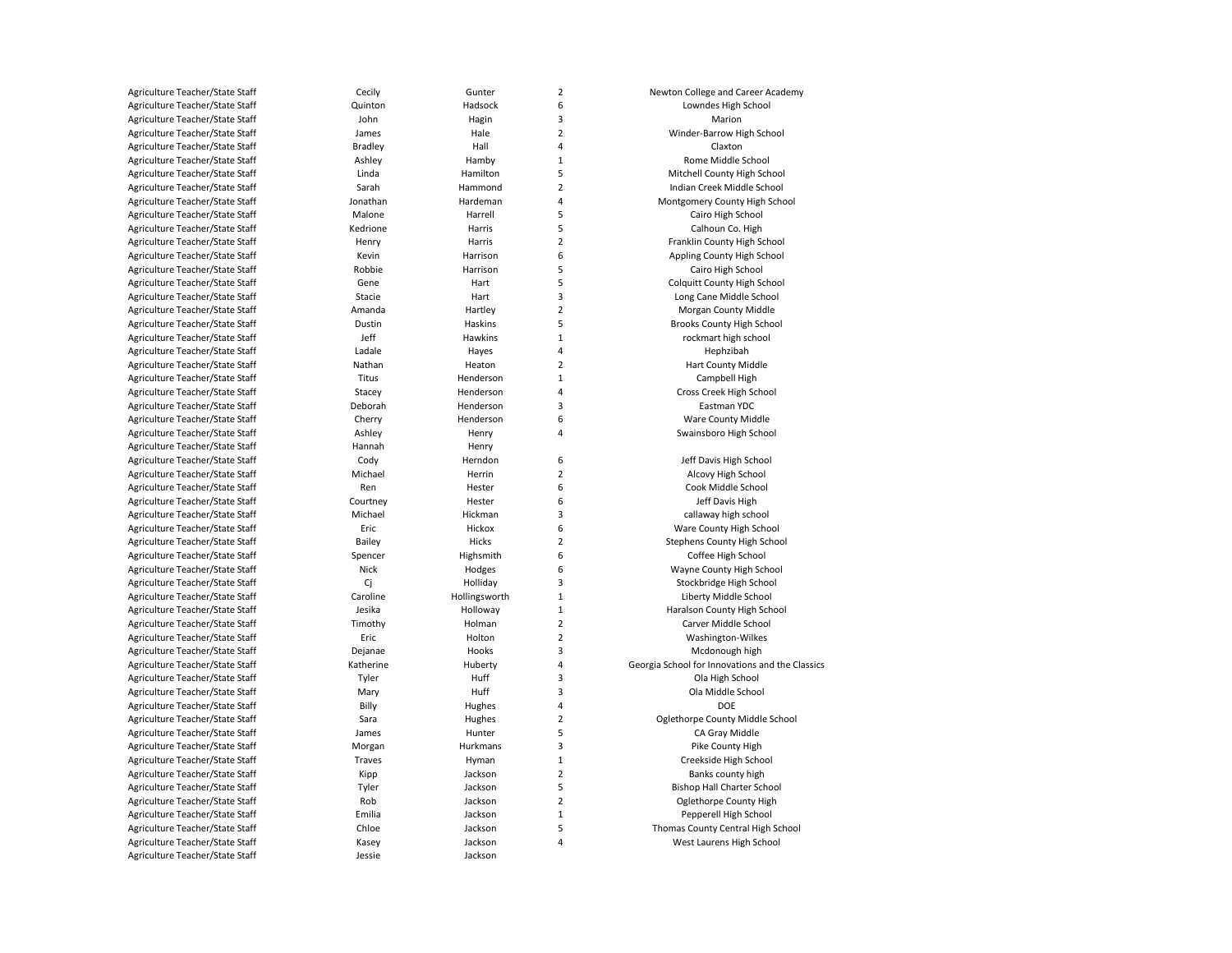| Agriculture Teacher/State Staff | Bennett         | Jacobs     |
|---------------------------------|-----------------|------------|
| Agriculture Teacher/State Staff | Ginger          | Jarjoura   |
| Agriculture Teacher/State Staff | Lauren          | Jarrett    |
| Agriculture Teacher/State Staff | Blake           | Jeffers    |
| Agriculture Teacher/State Staff | Scott           | Johnson    |
| Agriculture Teacher/State Staff | Shayla          | Johnson    |
| Agriculture Teacher/State Staff | Mara            | Jones      |
| Agriculture Teacher/State Staff | Joseph          | Jones      |
| Agriculture Teacher/State Staff | Katrina         | Jones      |
| Agriculture Teacher/State Staff | Christopher     | Jones      |
| Agriculture Teacher/State Staff | Adam            | Joslin     |
| Agriculture Teacher/State Staff | James           | Judson     |
| Agriculture Teacher/State Staff | Kevin           | Jump       |
| Agriculture Teacher/State Staff | Kevin           | Jump       |
| Agriculture Teacher/State Staff | Dustin          | Keener     |
| Agriculture Teacher/State Staff | Cheralyn        | Keily      |
| Agriculture Teacher/State Staff | Jody            | Kemp       |
| Agriculture Teacher/State Staff | Blake           | Kendrick   |
| Agriculture Teacher/State Staff | Callie Kendrick | Kendrick   |
| Agriculture Teacher/State Staff | Dennis          | Kendrick   |
| Agriculture Teacher/State Staff | Marvin          | Kersey     |
| Agriculture Teacher/State Staff | Shelby          | Key        |
| Agriculture Teacher/State Staff | Samantha        | Kickbush   |
| Agriculture Teacher/State Staff | Rachel          | Kinsaul    |
| Agriculture Teacher/State Staff | James           | Kirkland   |
| Agriculture Teacher/State Staff | Michael         | Kirkland   |
| Agriculture Teacher/State Staff | Leigha          | Kirkley    |
| Agriculture Teacher/State Staff | Doug            | Knox       |
| Agriculture Teacher/State Staff | Sarah           | Larson     |
| Agriculture Teacher/State Staff | Mark            | Lashley    |
| Agriculture Teacher/State Staff | Trisha          | Lastly     |
| Agriculture Teacher/State Staff | Ben             | Lavender   |
| Agriculture Teacher/State Staff | Erin            | Lee        |
| Agriculture Teacher/State Staff | Tom             | Liles      |
| Agriculture Teacher/State Staff | Luke            | Lineberger |
| Agriculture Teacher/State Staff | Ashton          | Little     |
| Agriculture Teacher/State Staff | Paul            | Little     |
| Agriculture Teacher/State Staff | Amanda          | Long       |
| Agriculture Teacher/State Staff | Ashton          | Lovett     |
| Agriculture Teacher/State Staff | Zack            | Lumpkin    |
| Agriculture Teacher/State Staff | Rebecca         | Macedo     |
| Agriculture Teacher/State Staff | Hank            | Majeski    |
| Agriculture Teacher/State Staff | Kaitlyn         | Marchant   |
| Agriculture Teacher/State Staff | Tom             | Marshall   |
| Agriculture Teacher/State Staff | Lindsey         | Martin     |
| Agriculture Teacher/State Staff | Dakota          | Martin     |
| Agriculture Teacher/State Staff | Rhonda          | Mathews    |
| Agriculture Teacher/State Staff | Wendy           | Matteson   |
| Agriculture Teacher/State Staff | <b>Dixie</b>    | McCarty    |
| Agriculture Teacher/State Staff | Chase           | McGill     |
| Agriculture Teacher/State Staff | Sallie          | McHugh     |
| Agriculture Teacher/State Staff | Jeff            | McLean     |
| Agriculture Teacher/State Staff | Colby           | Melton     |
| Agriculture Teacher/State Staff | J.r.            | Miles      |
| Agriculture Teacher/State Staff | Alicia          | Miller     |
| Agriculture Teacher/State Staff | Jonathan        | Milligan   |
| Agriculture Teacher/State Staff | Stan            | Mitchell   |
|                                 |                 |            |

| Agriculture Teacher/State Staff | Bennett         | Jacobs          | 1                  | Villa Rica                             |
|---------------------------------|-----------------|-----------------|--------------------|----------------------------------------|
| Agriculture Teacher/State Staff | Ginger          | Jarjoura        | $\mathbf 1$        | Coahulla Creek High School             |
| Agriculture Teacher/State Staff | Lauren          | Jarrett         | $\mathbf 1$        | Chattooga County                       |
| Agriculture Teacher/State Staff | Blake           | Jeffers         | 4                  | Metter High School                     |
| Agriculture Teacher/State Staff | Scott           | Johnson         | 6                  | <b>Berrien High</b>                    |
| Agriculture Teacher/State Staff | Shayla          | Johnson         | 5                  | Irwin County High                      |
| Agriculture Teacher/State Staff | Mara            | Jones           | 3                  | Academy for Advanced Studies           |
| Agriculture Teacher/State Staff | Joseph          | Jones           | 4                  | <b>Burke County High School</b>        |
| Agriculture Teacher/State Staff | Katrina         | Jones           | <b>State Staff</b> | Georgia FFA Foundation                 |
| Agriculture Teacher/State Staff | Christopher     | Jones           | 1                  | Rockmart High School                   |
| Agriculture Teacher/State Staff | Adam            | Joslin          | $\mathbf{1}$       | Adairsville High School                |
| Agriculture Teacher/State Staff | James           | Judson          | 3                  | Feagin Mill Middle                     |
| Agriculture Teacher/State Staff | Kevin           | Jump            | 3                  | Central Region                         |
| Agriculture Teacher/State Staff | Kevin           | Jump            | 3                  | Central Region                         |
| Agriculture Teacher/State Staff | Dustin          | Keener          | $\overline{2}$     | White County High School               |
| Agriculture Teacher/State Staff | Cheralyn        | Keily           | 3                  | Bonaire Middle School                  |
| Agriculture Teacher/State Staff | Jody            | Kemp            | 3                  | Peach County High School               |
| Agriculture Teacher/State Staff | Blake           | Kendrick        | 6                  | <b>Berrien High</b>                    |
| Agriculture Teacher/State Staff | Callie Kendrick | Kendrick        | 3                  | Byron Middle School                    |
| Agriculture Teacher/State Staff | Dennis          | Kendrick        | 5                  | <b>Turner County High</b>              |
| Agriculture Teacher/State Staff | Marvin          | Kersey          | 4                  | Effingham County High School           |
| Agriculture Teacher/State Staff | Shelby          |                 | 3                  | Troup County Comprehensive High School |
| Agriculture Teacher/State Staff | Samantha        | Key<br>Kickbush | $\overline{2}$     | Sims Academy                           |
| Agriculture Teacher/State Staff | Rachel          | Kinsaul         | $\overline{2}$     | Morgan County High                     |
|                                 |                 |                 | 4                  |                                        |
| Agriculture Teacher/State Staff | James           | Kirkland        |                    | <b>Tattnall County High School</b>     |
| Agriculture Teacher/State Staff | Michael         | Kirkland        | 6                  | Wayne County High School               |
| Agriculture Teacher/State Staff | Leigha          | Kirkley         | 4                  | <b>Tattnall County High School</b>     |
| Agriculture Teacher/State Staff | Doug            | Knox            | 4                  | Evans High School                      |
| Agriculture Teacher/State Staff | Sarah           | Larson          | 5                  | Lee County Middle School West          |
| Agriculture Teacher/State Staff | Mark            | Lashley         | 5                  | Bainbridge High School                 |
| Agriculture Teacher/State Staff | Trisha          | Lastly          | <b>State Staff</b> | South Region                           |
| Agriculture Teacher/State Staff | Ben             | Lavender        | 5                  | Turner County High School              |
| Agriculture Teacher/State Staff | Erin            | Lee             | 6                  | Camden County High                     |
| Agriculture Teacher/State Staff | Tom             | Liles           | $\mathbf{1}$       | Paulding County High School            |
| Agriculture Teacher/State Staff | Luke            | Lineberger      | 3                  | Crawford County High School            |
| Agriculture Teacher/State Staff | Ashton          | Little          | $\mathbf{1}$       | Saddle Ridge                           |
| Agriculture Teacher/State Staff | Paul            | Little          | $\mathbf 1$        | Southeast High School                  |
| Agriculture Teacher/State Staff | Amanda          | Long            | 5                  | Miller County High                     |
| Agriculture Teacher/State Staff | Ashton          | Lovett          | <b>State Staff</b> | Georgia FFA Foundation                 |
| Agriculture Teacher/State Staff | Zack            | Lumpkin         | $\mathbf{1}$       | Southeast Whitfield                    |
| Agriculture Teacher/State Staff | Rebecca         | Macedo          | $\mathbf{1}$       | Red Bud Middle School                  |
| Agriculture Teacher/State Staff | Hank            | Majeski         | 6                  | <b>Echols County School</b>            |
| Agriculture Teacher/State Staff | Kaitlyn         | Marchant        | $\overline{2}$     | Morgan County High School              |
| Agriculture Teacher/State Staff | Tom             | Marshall        | 4                  | Portal                                 |
| Agriculture Teacher/State Staff | Lindsey         | Martin          | 6                  | <b>Bradwell Institute</b>              |
| Agriculture Teacher/State Staff | Dakota          | Martin          | $\mathbf{1}$       | North Forsyth High School              |
| Agriculture Teacher/State Staff | Rhonda          | Mathews         | $\mathbf{1}$       | Fannin County High                     |
| Agriculture Teacher/State Staff | Wendy           | Matteson        | $\mathbf 1$        | LaFayette Middle School                |
| Agriculture Teacher/State Staff | Dixie           | McCarty         | $\overline{2}$     | Elbert County Middle School            |
| Agriculture Teacher/State Staff | Chase           | McGill          | $\overline{2}$     | Lincoln County High School             |
| Agriculture Teacher/State Staff | Sallie          | McHugh          | 5                  | Abraham Baldwin Agricultural College   |
| Agriculture Teacher/State Staff | Jeff            | McLean          | 6                  | Cook High School                       |
| Agriculture Teacher/State Staff | Colby           | Melton          | 5                  | Thomasville High School                |
| Agriculture Teacher/State Staff | J.r.            | Miles           | 6                  | Bacon County High School               |
| Agriculture Teacher/State Staff | Alicia          | Miller          | 4                  | Windsor Forest High                    |
| Agriculture Teacher/State Staff | Jonathan        | Milligan        | 4                  | Metter High School                     |
| Agriculture Teacher/State Staff | Stan            | Mitchell        | <b>State Staff</b> | North Region Office                    |
|                                 |                 |                 |                    |                                        |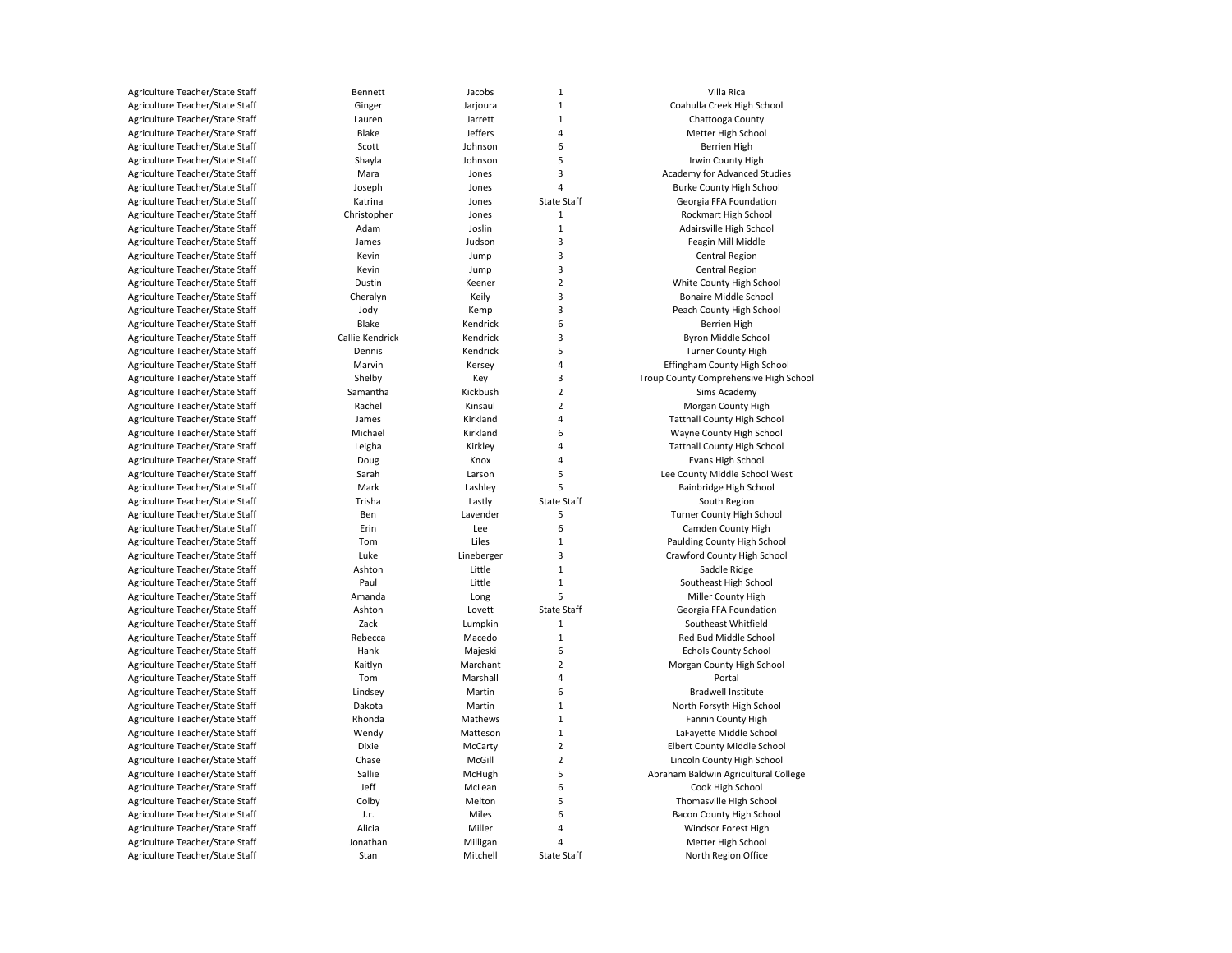| Agriculture Teacher/State Staff | Joey     | Montford       | 4                  | Toombs County High School            |
|---------------------------------|----------|----------------|--------------------|--------------------------------------|
| Agriculture Teacher/State Staff | Kasey    | Moody-Bryson   | $\overline{2}$     | West Jackson Middle School           |
| Agriculture Teacher/State Staff | Shane    | Moore          | 3                  | Pike County High                     |
| Agriculture Teacher/State Staff | Luz      | Morales        |                    |                                      |
| Agriculture Teacher/State Staff | Krista   | Morris         | 6                  | Pierce County Middle                 |
| Agriculture Teacher/State Staff | Farish   | Mulkey         | 5                  | Abraham Baldwin Agricultural College |
| Agriculture Teacher/State Staff | Lisa     | Murphree       | 5                  | Early County High School             |
| Agriculture Teacher/State Staff | Emily    | Murphy         | $\overline{2}$     |                                      |
| Agriculture Teacher/State Staff | Tyler    | Murray         | 6                  | Camden County High School            |
| Agriculture Teacher/State Staff | Greg     | Murray         | $\overline{2}$     | Lumpkin County Middle School         |
| Agriculture Teacher/State Staff | Jay      | Murray         | 4                  | Thomson-McDuffie Middle              |
| Agriculture Teacher/State Staff | Abby     | Needham-Nash   | $\overline{2}$     | Walnut Grove High                    |
| Agriculture Teacher/State Staff | Sarah    | Nerswick       | 1                  | Cambridge                            |
| Agriculture Teacher/State Staff | Joseph   | Nesbit         | $\overline{2}$     | Greene County High School            |
| Agriculture Teacher/State Staff | Garvie   | Nichols        | 6                  | <b>Berrien High</b>                  |
| Agriculture Teacher/State Staff | Carl     | Nichols        | 5                  | <b>Tift County High</b>              |
| Agriculture Teacher/State Staff | Barry    | Norris         | <b>State Staff</b> | Central Region                       |
| Agriculture Teacher/State Staff | James    | Oliver         | 4                  | Islands                              |
| Agriculture Teacher/State Staff | Bryant   | Oliver         | 4                  | Wheeler Co. High                     |
| Agriculture Teacher/State Staff | Dustin   | O'Neal         | 6                  | Clinch Co High                       |
| Agriculture Teacher/State Staff | Veronica | Owens          | $\mathbf{1}$       | Creekside High School                |
| Agriculture Teacher/State Staff | Wes      | Pace           | 5                  | Seminole County Middle/High          |
| Agriculture Teacher/State Staff | Keith    | Pankey         | $\mathbf{1}$       | Dawson High School                   |
| Agriculture Teacher/State Staff | Dillon   | Parker         | $\overline{2}$     | Rabun County High School             |
| Agriculture Teacher/State Staff | Walt     | Parks          | 3                  | <b>Bleckley County High School</b>   |
| Agriculture Teacher/State Staff | Crandall | Parlor         | 6                  | Jeff Davis High                      |
| Agriculture Teacher/State Staff | Kaita    | Parrish        | $\mathbf 1$        | Ridgeland                            |
| Agriculture Teacher/State Staff | Faith    | Patrick        | 4                  | Swainsboro High School               |
| Agriculture Teacher/State Staff | Shelly   | Patton-McQuaig | $\overline{2}$     | South Habersham Middle School        |
| Agriculture Teacher/State Staff | Andy     | Paul           | <b>State Staff</b> | Georgia FFA                          |
|                                 |          | Paulk          | 5                  |                                      |
| Agriculture Teacher/State Staff | Wesley   |                | 5                  | Irwin County High School             |
| Agriculture Teacher/State Staff | Chris    | Paulk          | 3                  | Irwin County High School             |
| Agriculture Teacher/State Staff | Kaleigh  | Payne          |                    | Lamar County High School             |
| Agriculture Teacher/State Staff | Tori     | Pellerin       | 4                  | <b>Emanuel County Institute</b>      |
| Agriculture Teacher/State Staff | Floyd    | Peters         | 5                  | Baker County K12 School              |
| Agriculture Teacher/State Staff | Audrey   | Pickren        | 6                  | Charlton County High School          |
| Agriculture Teacher/State Staff | Charles  | Pinson         | 4                  | South Effingham Middle               |
| Agriculture Teacher/State Staff | Catrina  | Pollard        | $\overline{2}$     | Eastside                             |
| Agriculture Teacher/State Staff | Ben      | Pope           | 5                  | <b>Americus Sumter</b>               |
| Agriculture Teacher/State Staff | Wesley   | Pope           | 4                  | WASHINGTON COUNTY HIGH SCHOOL        |
| Agriculture Teacher/State Staff | Emily    | Potter         | $\mathbf 1$        | Summerville Middle School            |
| Agriculture Teacher/State Staff | Lacy     | Powell         | $\mathbf{1}$       | Calhoun City High School             |
| Agriculture Teacher/State Staff | Seth     | Prescott       | 6                  | Pierce County High                   |
| Agriculture Teacher/State Staff | Kacie    | Priebe         | $\overline{2}$     | Alcovy High School                   |
| Agriculture Teacher/State Staff | Olivia   | Prokosch       | 3                  | Harris County High School            |
| Agriculture Teacher/State Staff | Josh     | Rabalais       | 3                  | Upson-Lee High School                |
| Agriculture Teacher/State Staff | Brian    | Rainwater      | 3                  | Warner Robins High                   |
| Agriculture Teacher/State Staff | John     | Ratliff        | 6                  | Pierce County High School            |
| Agriculture Teacher/State Staff | Brandon  | Ray            | <b>State Staff</b> | North Region                         |
| Agriculture Teacher/State Staff | Ed       | Reaves         | 5                  | Lee County High School               |
| Agriculture Teacher/State Staff | Ashlyn   | Reaves         | 5                  | Northeast Middle School              |
| Agriculture Teacher/State Staff | Maggie   | Reeves         | 5                  | <b>Baconton Charter</b>              |
| Agriculture Teacher/State Staff | Sharon   | Reeves         | 3                  | Oak Hill Middle                      |
| Agriculture Teacher/State Staff | Andrew   | Reeves         | 3                  | <b>Rutland Middle</b>                |
| Agriculture Teacher/State Staff | James    | Renshaw        | 6                  | <b>Brantley County Middle School</b> |
| Agriculture Teacher/State Staff | Maggie   | Richards       | $\mathbf 1$        | Paulding County High School          |
| Agriculture Teacher/State Staff | Benjamin | Richardson     | $\overline{4}$     | South Effingham High                 |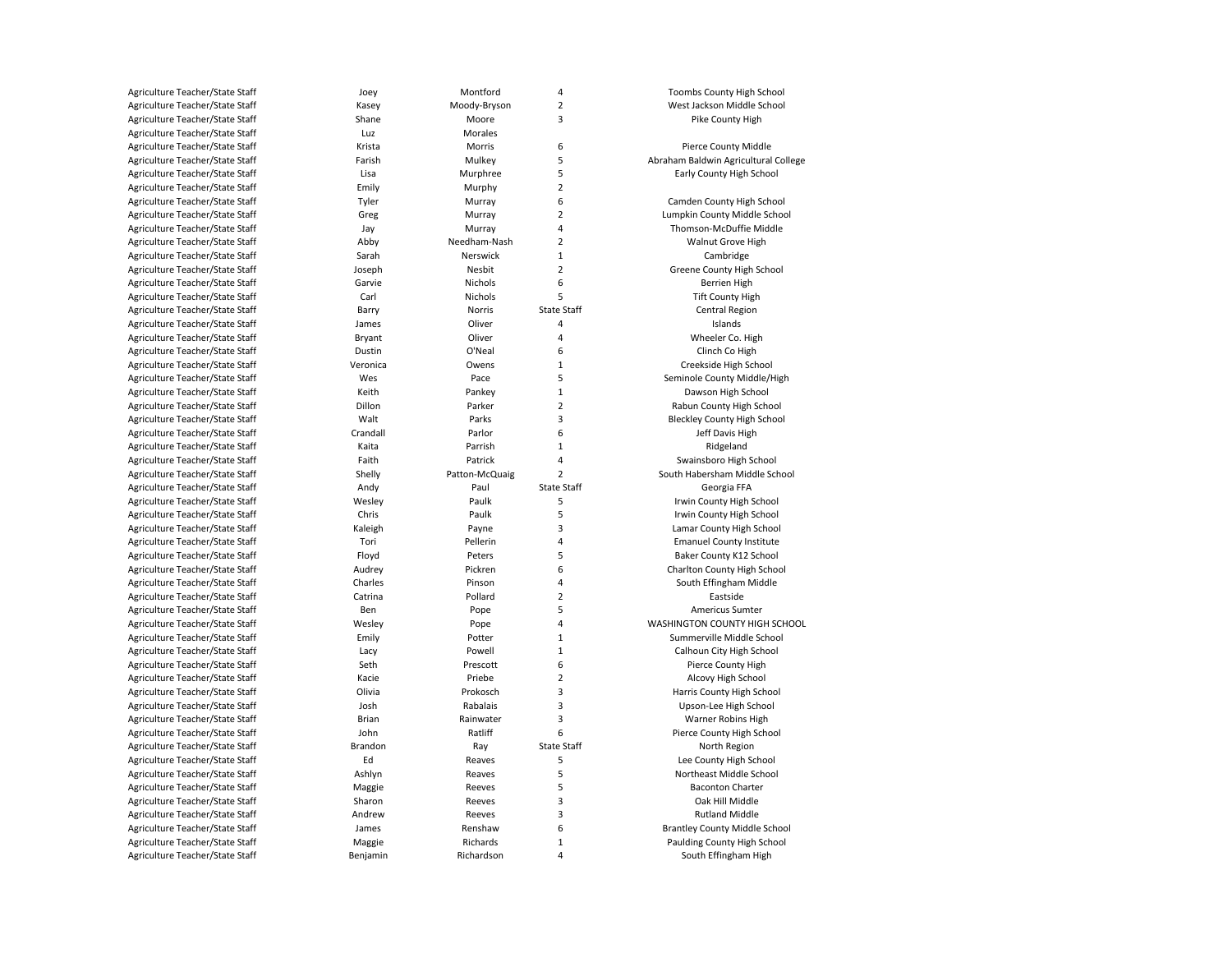| Agriculture Teacher/State Staff | Alisha              | Richardson           | 4                  | South Effingham HS                          |
|---------------------------------|---------------------|----------------------|--------------------|---------------------------------------------|
| Agriculture Teacher/State Staff | Melissa             | Riley                | <b>State Staff</b> | Central Region Ag Education                 |
| Agriculture Teacher/State Staff | Michael             | Riley                | 3                  | Troup County High School                    |
| Agriculture Teacher/State Staff | Katie               | Rittenhouse          | $\overline{2}$     | Union County Middle School                  |
| Agriculture Teacher/State Staff | Ashley              | Rivers               | $\mathbf{1}$       | Etowah High School                          |
| Agriculture Teacher/State Staff | Janet               | Robbins              | $\mathbf{1}$       | Northwest Whitfield                         |
| Agriculture Teacher/State Staff | Matt                | Robertson            | 4                  | Johnson County High School                  |
| Agriculture Teacher/State Staff | Joshua              | Rogers               | 6                  | Coffee High                                 |
| Agriculture Teacher/State Staff | Eve                 | Rogers               | 5                  | Eighth Street Middle                        |
| Agriculture Teacher/State Staff | Courtney            | Roland               | $\mathbf{1}$       | Gordon Central High School                  |
| Agriculture Teacher/State Staff | Pamela              | Ross                 | 6                  | Lowndes Middle                              |
| Agriculture Teacher/State Staff | Katie               | Royal                | 3                  | Hawkinsville High School                    |
| Agriculture Teacher/State Staff | Christina           | Sanders              | 3                  | Northside Middle School                     |
| Agriculture Teacher/State Staff | Veronica            | Sanders              | 3                  | Warner Robins High School                   |
| Agriculture Teacher/State Staff | Ashley              | Sapp                 | 4                  | Ebenezer Middle School                      |
| Agriculture Teacher/State Staff | Rebecca             | Sapp                 | 5                  | Lee County High                             |
| Agriculture Teacher/State Staff | Barb                | Saunders             | $\overline{2}$     | Burney Harris Lyons Middle School           |
| Agriculture Teacher/State Staff | Chad                | Schneider            | 5                  | Brooks County High School                   |
| Agriculture Teacher/State Staff | Michael             | Schwarz              | 5                  | <b>Colquitt County High School</b>          |
| Agriculture Teacher/State Staff | Brittaney           | Schwing              | 5                  | <b>Tift County High School</b>              |
| Agriculture Teacher/State Staff | Jimmy               | Scott                | 6                  | <b>Bacon County High</b>                    |
| Agriculture Teacher/State Staff | John                | Scruggs              | 3                  | Jasper County High School                   |
| Agriculture Teacher/State Staff | Nancy               | Sell                 | 4                  | Screven County High School                  |
| Agriculture Teacher/State Staff | Eric                | Sellers              | 3                  | <b>Schley County High</b>                   |
| Agriculture Teacher/State Staff | Travis              | Sertich              | $\overline{2}$     | Oglethorpe County High                      |
| Agriculture Teacher/State Staff | Kelly               | Shaw                 | $\overline{2}$     | Walnut Grove High School                    |
| Agriculture Teacher/State Staff |                     | Shearer              | $\mathbf{1}$       |                                             |
|                                 | Megan               |                      |                    | Heritage High School                        |
| Agriculture Teacher/State Staff | Samantha<br>Matthew | Sheffield<br>Shelton | 4<br>4             | East Laurens High School<br>TJ Elder Middle |
| Agriculture Teacher/State Staff |                     |                      |                    | <b>State Staff</b>                          |
| Agriculture Teacher/State Staff | Dj                  | Sheppard             | <b>State Staff</b> |                                             |
| Agriculture Teacher/State Staff | Theresa             | Sikinyi              | 3                  | Dutchtown High School                       |
| Agriculture Teacher/State Staff | Gayla               | Singletary           | 3                  | Taylor County High School                   |
| Agriculture Teacher/State Staff | Mike                | Slice                | 6                  | Bacon County High School                    |
| Agriculture Teacher/State Staff | Timothy             | Smith                | 5                  | Crisp County High School                    |
| Agriculture Teacher/State Staff | Cory                | Smith                | 4                  | <b>Glascock County Consolidated Schools</b> |
| Agriculture Teacher/State Staff | Anna                | Smith                | $\overline{2}$     | Hart County High School                     |
| Agriculture Teacher/State Staff | Ryan                | Smith                | 3                  | Monroe County Middle School                 |
| Agriculture Teacher/State Staff | Hannah              | Smith                | 3                  | Pike County Middle School                   |
| Agriculture Teacher/State Staff | Kelly               | Smith                | 3                  | Putnam County High School                   |
| Agriculture Teacher/State Staff | Cali                | Smith                | 4                  | Screven County High School                  |
| Agriculture Teacher/State Staff | Dusty               | Smith                | 5                  | Seminole                                    |
| Agriculture Teacher/State Staff | Nikki               | Smith                | 5                  | Thomas County Central High School           |
| Agriculture Teacher/State Staff | Haley               | Sosebee              | $\overline{2}$     | Union County High School                    |
| Agriculture Teacher/State Staff | Michael             | Stalvey              | 6                  | Golden Isles College & Career Academy       |
| Agriculture Teacher/State Staff | Christa             | Steinkamp            | <b>State Staff</b> | Georgia Agricultural Education              |
| Agriculture Teacher/State Staff | Whit                | Stewart              | 6                  | Atkinson County High School                 |
| Agriculture Teacher/State Staff | Jamey               | Stodghill            | 6                  | Coffee Middle                               |
| Agriculture Teacher/State Staff | Micah               | Story                | $\overline{2}$     | Jackson County High                         |
| Agriculture Teacher/State Staff | Kevin               | Surrette             | $\overline{2}$     | Rockdale Career Academy                     |
| Agriculture Teacher/State Staff | Peyton              | Sweet                | 6                  | Pelham Middle School                        |
| Agriculture Teacher/State Staff | Amy                 | Swindell             | 6                  | Long County High School                     |
| Agriculture Teacher/State Staff | Ryan                | Talton               | $\overline{2}$     | Union County High School                    |
| Agriculture Teacher/State Staff | Mark                | Tatum                | 3                  | <b>Heard County Middle School</b>           |
| Agriculture Teacher/State Staff | Chesley             | Taylor               | 6                  | jeff davis middle                           |
| Agriculture Teacher/State Staff | Anna M              | Taylor               | 6                  | Pine Grove Middle School                    |
| Agriculture Teacher/State Staff | Todd                | Teasley              | <b>State Staff</b> | Georgia FFA-FCCLA Center                    |
| Agriculture Teacher/State Staff | Roger               | Teeple               | 3                  | Dooly County High School                    |
|                                 |                     |                      |                    |                                             |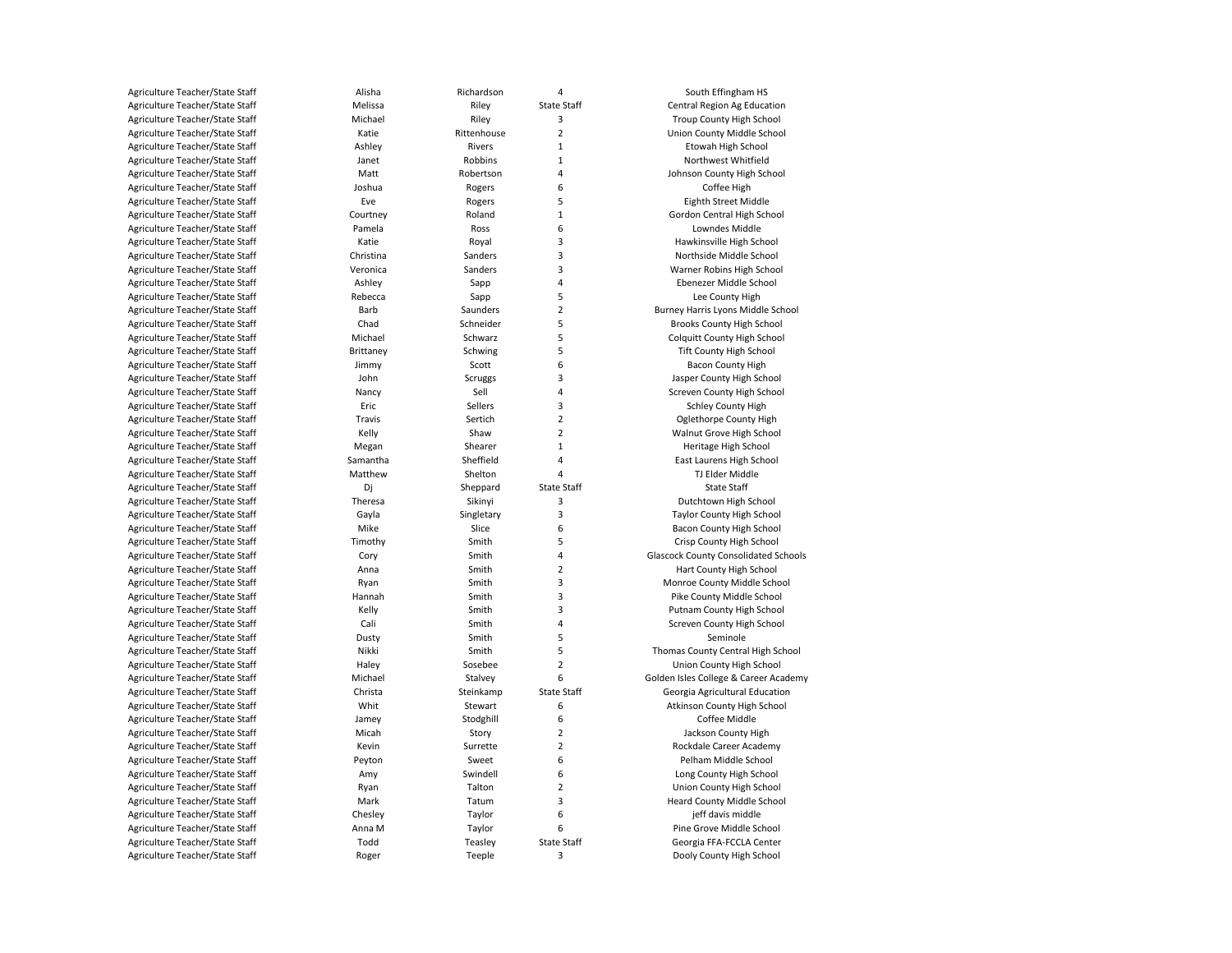| Agriculture Teacher/State Staff | Joey            | Temperly     | 6                  | Clinch County High School              |
|---------------------------------|-----------------|--------------|--------------------|----------------------------------------|
| Agriculture Teacher/State Staff | Christy         | Thomas       | 5                  | <b>Brooks County Middle</b>            |
| Agriculture Teacher/State Staff | Kristen         | Thomas       | 6                  | Hahira Middle School                   |
| Agriculture Teacher/State Staff | Ronnie          | Thomas       | 3                  | Houston County High                    |
| Agriculture Teacher/State Staff | Ashley          | Thompson     | 3                  | Upson-Lee Middle School                |
| Agriculture Teacher/State Staff | Edmund          | Thrift       | 6                  | Bacon Middle                           |
| Agriculture Teacher/State Staff | Julie           | Throne       | $\overline{2}$     | Cedar Shoals High School               |
| Agriculture Teacher/State Staff | Katherine       | Throne       | $\mathbf 2$        | North Habersham Middle School          |
| Agriculture Teacher/State Staff | Tripp           | Tolleson     | 3                  | Warner Robins Middle                   |
| Agriculture Teacher/State Staff | Jeffrey         | Tomblin      | 4                  | Dublin High School                     |
| Agriculture Teacher/State Staff | Matt            | Townson      | $\mathbf 1$        | North Paulding High                    |
| Agriculture Teacher/State Staff | Harry           | Tucker       | 5                  | Fitzgerald High School                 |
| Agriculture Teacher/State Staff | Melanie         | Tucker       | 5                  | Irwin Middle                           |
|                                 |                 |              |                    |                                        |
| Agriculture Teacher/State Staff | Austin          | Tucker       | 3                  | Piedmont Academy                       |
| Agriculture Teacher/State Staff | Ira             | Tucker       | 5                  | Wilcox County High School              |
| Agriculture Teacher/State Staff | Addie           | Tucker       | 5                  | Wilcox County Middle/High              |
| Agriculture Teacher/State Staff | Leigh           | Vinson       | $\mathbf 2$        | Wilbanks Middle School                 |
| Agriculture Teacher/State Staff | Greg            | Waits        | 3                  | Pike County High School                |
| Agriculture Teacher/State Staff | Caroline        | Waldrep      | 3                  | Jones County High School               |
| Agriculture Teacher/State Staff | Bill            | Waldrep      | 3                  | Mary Persons High School               |
| Agriculture Teacher/State Staff | Brandon         | Walker       | $\overline{2}$     | Malcom Bridge Middle                   |
| Agriculture Teacher/State Staff | Danielle        | Walker       | $\overline{2}$     | Newton High School                     |
| Agriculture Teacher/State Staff | Clay            | Walker       | 3                  | Veterans High School                   |
| Agriculture Teacher/State Staff | Travis          | Walker       | 4                  | West Laurens High School               |
| Agriculture Teacher/State Staff | Jordan          | Wallace      |                    |                                        |
| Agriculture Teacher/State Staff | Tiffany         | Walters      | $\mathbf 1$        | Rossville Middle School                |
| Agriculture Teacher/State Staff | Amber           | Waters       | $\mathbf 1$        | Jasper Middle School                   |
| Agriculture Teacher/State Staff | Marcia          | Watkins      | 4                  | East Laurens Middle                    |
| Agriculture Teacher/State Staff | Michael         | Watkins      | $\mathbf 2$        | Franklin County High                   |
| Agriculture Teacher/State Staff | Anna            | Watkins      | $\overline{2}$     | Franklin County Middle School          |
| Agriculture Teacher/State Staff | Zach            | Weaver       | 4                  | Screven County High School             |
| Agriculture Teacher/State Staff | Melissa         | Webb         | $\overline{2}$     | Jefferson High School                  |
| Agriculture Teacher/State Staff | Kathy           | Weesner      | 3                  | <b>Fullington Academy</b>              |
| Agriculture Teacher/State Staff | David           | West         | 3                  | Dooly County High School               |
| Agriculture Teacher/State Staff | Alan            | West         | 5                  | Worth County High School               |
| Agriculture Teacher/State Staff | <b>Brittney</b> | Westmoreland | $\overline{2}$     | <b>Stephens County Middle</b>          |
| Agriculture Teacher/State Staff | Scott           | Wheatley     | $\overline{2}$     | <b>Banks County High</b>               |
| Agriculture Teacher/State Staff | Ricky           | Wheeler      | <b>State Staff</b> | Central Region                         |
| Agriculture Teacher/State Staff | Ashley          | Whiddon      | 3                  | Perry Middle School                    |
| Agriculture Teacher/State Staff | Ashley          | White        | $\mathbf{1}$       | Cambridge High School                  |
| Agriculture Teacher/State Staff | Cherie          | White        | $\mathbf 1$        | Fannin County High School              |
| Agriculture Teacher/State Staff | Savannah        | White        | $\mathbf 1$        | North Forsyth Middle School            |
| Agriculture Teacher/State Staff | Josh            | Whitworth    | $\mathbf 2$        | East Jackson Comprehensive High School |
| Agriculture Teacher/State Staff | Tommell         | Wilcox       | 4                  | Toombs county high school              |
| Agriculture Teacher/State Staff | Samantha        | Wilhoite     | $\mathbf{1}$       | Lafayette High School                  |
| Agriculture Teacher/State Staff | Shelly          | Williams     | $\mathbf 1$        | Denmark High School                    |
| Agriculture Teacher/State Staff |                 |              | $\mathbf 1$        |                                        |
|                                 | Kip             | Williams     | 3                  | Murray county high school              |
| Agriculture Teacher/State Staff | Lula            | Williams     |                    | Northeast High School                  |
| Agriculture Teacher/State Staff | Chuck           | Williams     | $\mathbf 1$        | Ringgold                               |
| Agriculture Teacher/State Staff | Douglas         | Williams     | 6                  | <b>Telfair County High School</b>      |
| Agriculture Teacher/State Staff | Caroline        | Williams     | 4                  | Thomson-McDuffie Middle School         |
| Agriculture Teacher/State Staff | Shelton         | Williams     | 3                  | Twiggs County High School              |
| Agriculture Teacher/State Staff | Laura           | Williford    | $\mathbf 1$        | Central High School                    |
| Agriculture Teacher/State Staff | Jeff            | Wilson       | 3                  | Veterans                               |
| Agriculture Teacher/State Staff | Kyle            | Wilson       | $\overline{2}$     | <b>Washington Wilkes</b>               |
| Agriculture Teacher/State Staff | Ladonna         | Withrow      | $\mathbf 1$        | Bear Creek Middle School               |
| Agriculture Teacher/State Staff | David           | Wolfe        | 5                  | Early County High                      |
|                                 |                 |              |                    |                                        |